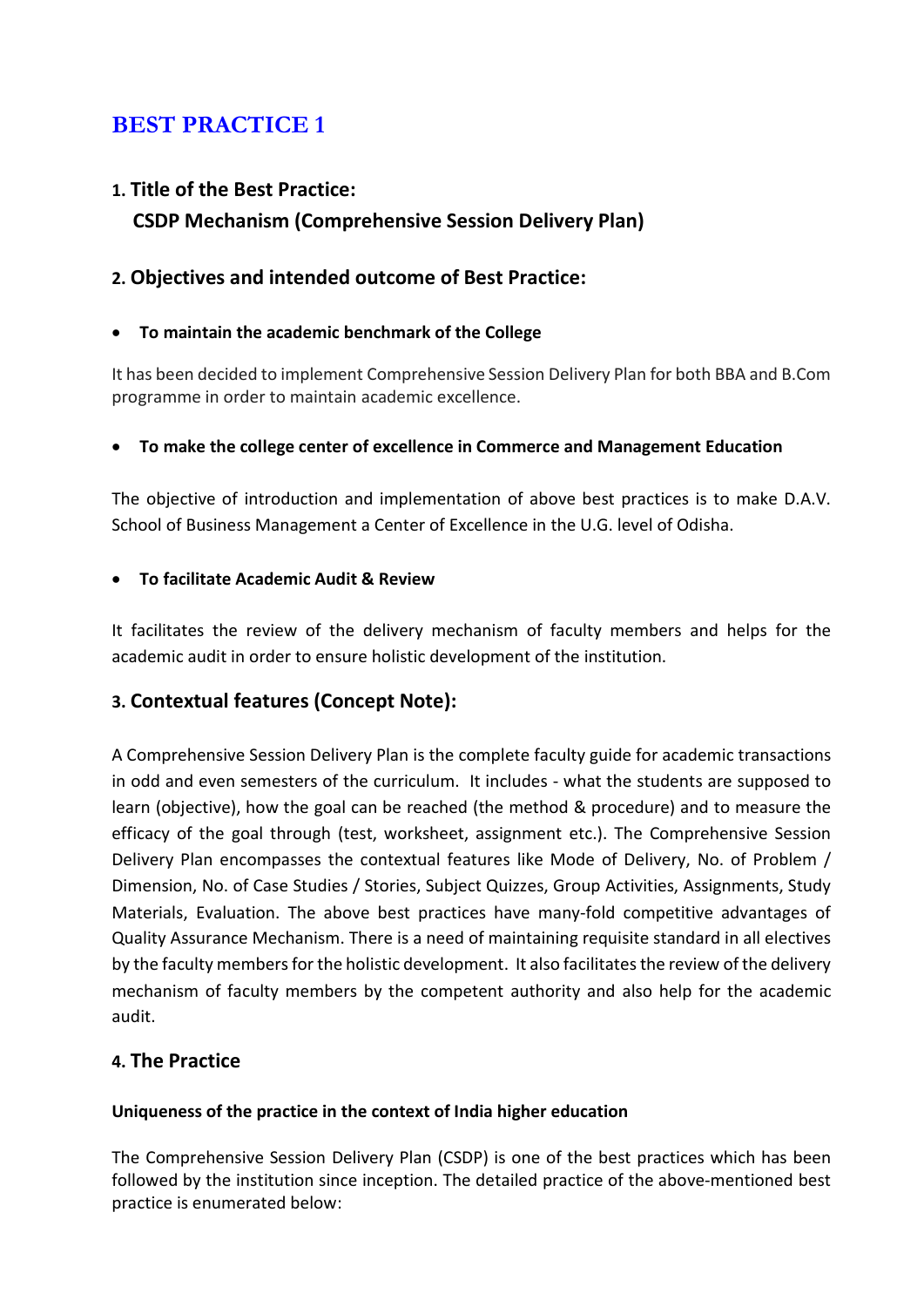#### (i) Specification of modules by the faculty members with calendar

The faculty members are required to mention the specification of the modules on the basis of the allotted electives in the academic year. Under this practice, the faculty members are required to specify the mode of delivery whether it is a Power Point Presentation, Lecture Method and any other relevant information etc.

#### (ii) Specification of the Illustration and Numerical problems by the faculty members:

The faculty members assigned with numerical electives such as financial accounting, corporate accounting etc. are required to specify the number of problems to be worked out in each unit.

#### (iii) No of Case Studies / Stories:

The faculty members assigned with theory-oriented electives such as Principles & Practices of Management & Business Organizations are required to mention the name of the case studies to be taught in their respective classes in order to make the learning experience emphatic.

#### (iv) No. of Quizzes:

The faculty members are required to mention the details of the subject quizzes to be conducted in the respective electives.

### (v) No. of Group Activities:

There is a provision in CSDP to mention name and number of group activities to be organized / conducted in their respective elective by the faculty members for effective team building and two-way learning process.

(vi) Customized Study Materials: At the end of completion of the respective units, the faculty members are required to prepare and send customized study materials for reference of the students.

(vii) Assignment & Evaluation: The assignments given to the students by the faculty members are also evaluated in order to check the learning level of the students.

#### Challenges/ Constraints on implementation of above CSDP Mechanism

Sometimes due to unavoidable circumstances such as strike, natural disaster, pandemic etc. the schedule of examination is changed by the university and government which is a constraint for effective implementation of above CSDP. Sometimes the commencement of the session is also delayed due to extraneous factors such as delay of publication of results of Class-XII, delay in notification of admission process by SAMS, Odisha and also other minor constraints for implementing the above best practice.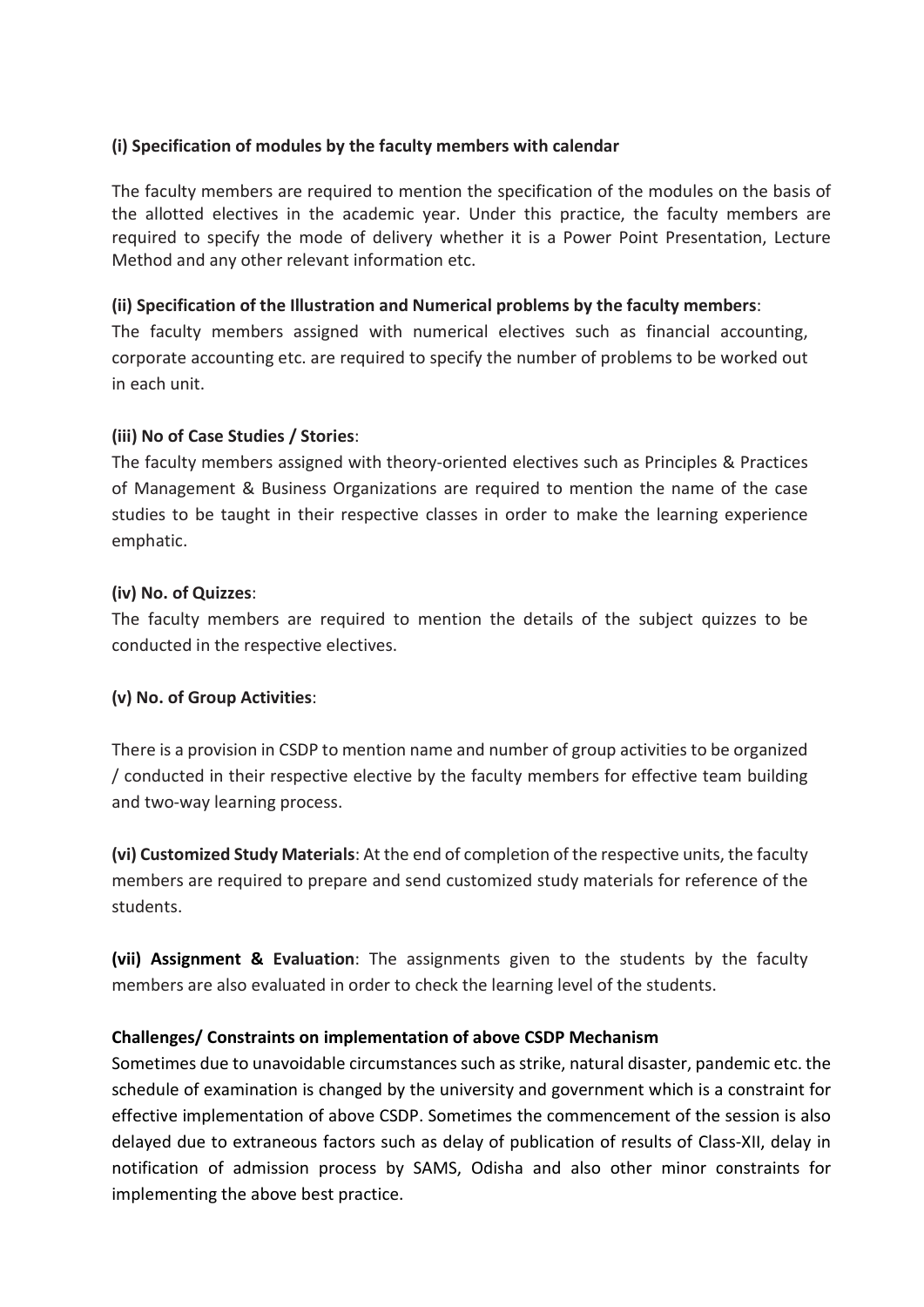# 5. The Evidence of Success:

#### The evidence of the success is clearly demonstrated after a comparative study of the academic performance of last 5 academic years.

Evidence of success of the above best practice such as pass percentage, first division percentage, percentage of distinction, university ranks, university gold medal etc. are clearly demonstrated and achieved by the college. The result highlights of B.Com programme of last five academic years reflect the success of the unique practice followed by the institution.

- The pass percentage has increased from 93% of admission batch 2014-17 to 100% in the admission batch 2018-21.
- The first division percentage has increased from 46% of admission batch 2014-17 to 100% in the admission batch 2018-21.
- The pass percentage of first-class Honours with distinction of the students has been increased from 40% of the admission batch 2014-17 to 90% for the admission batch 2018- 21.
- The number of positions in Top Ten among 300 affiliated colleges under Utkal university has increased from 20% of the admission batch 2014-17 to 70% for the admission batch 2018-21.

### 6. Problems encountered and resources required

#### Problem encountered -1

#### Inconvenience at the time of medical leave of faculty member

When the faculty members take leave, it becomes difficult on the part of the college to follow the microplanning made by the faculty members before commencement of odd and even semester examination.

#### Mitigation strategy

The competent authority identifies guest faculty or engages the internal faculty members for arrangement of the classes, so that, the above inconvenience created on account of leave is also mitigated to a large extent.

#### Problem encountered-2

#### Delay of examination and admission process by the Government.

After course completion, it is found that the university examinations are delayed due to some unavoidable circumstances such as natural disaster, strike, pandemic etc. which also affects the implementation of best practice.

#### Mitigation Strategies

The college has adopted appropriate mitigation strategies by organizing value addition classes, special training programmes and customized PCB Programme.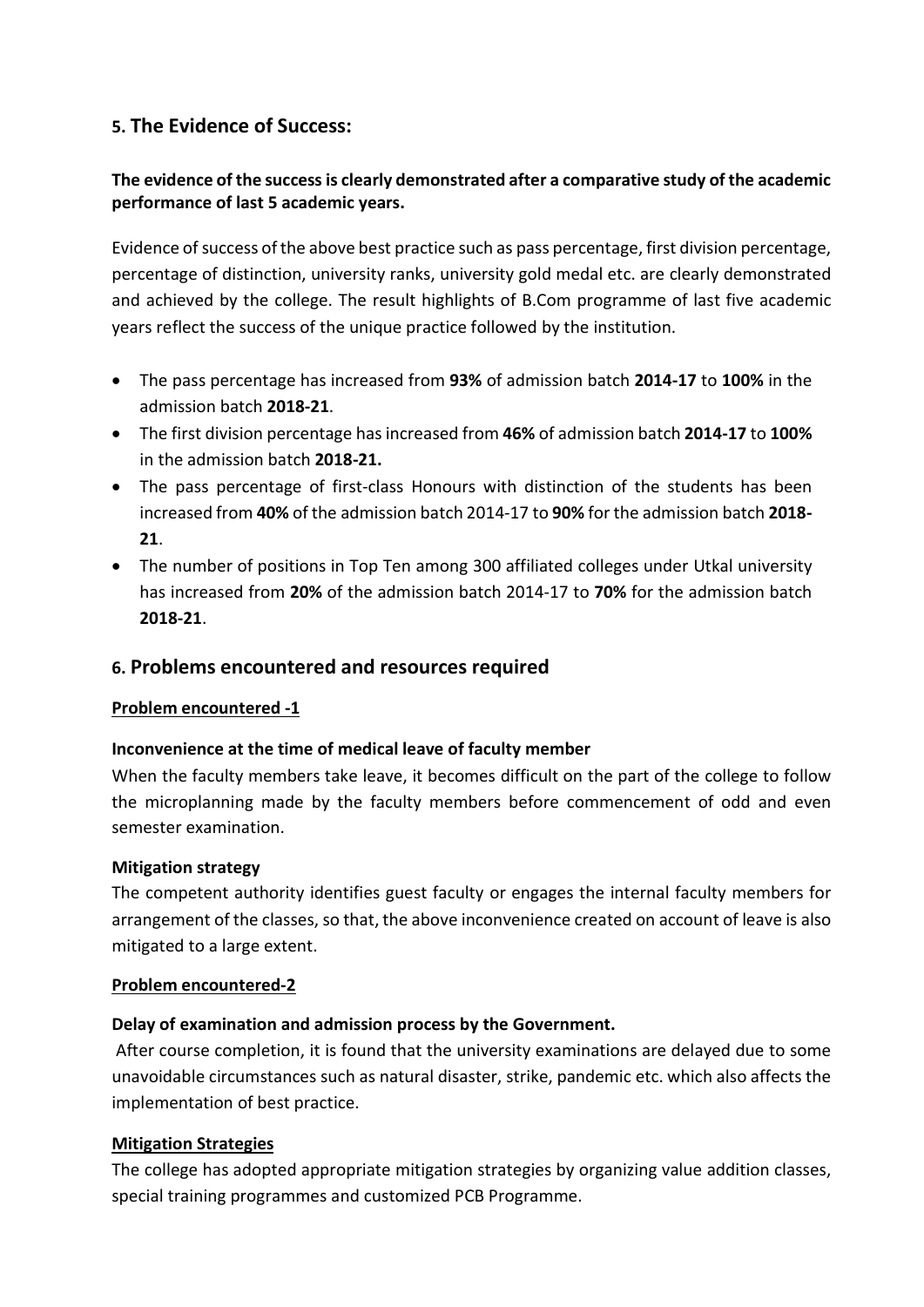# BEST PRACTICE 2

1. Title of the Practice: DSBM Genesis (Unique Brand Building Programme)

# 2. Objectives of the Practice:

- a. To develop the organizational and event management skills of the students and to inculcate the practice of participative learning.
- b. To make the professional students learn various concepts and applications of management principles such as planning, organizing, coordinating, directing, controlling etc.
- c. To create awareness and popularize the commerce and management education throughout the state of Odisha.

# 3. The Context (Concept Note):

DSBM Genesis is a unique brand programme which was conceptualized, introduced and implemented by the college for the holistic development of the students. The college has been organizing DSBM Genesis in every academic year which is an ideal platform where the commerce students demonstrate their knowledge and skills in their subject across the state. Under the flagship of DSBM Genesis four events are conducted:

B-Quiz: Two students of each participating schools are selected through a screening process to participate in the final round of the B-Quiz.

Paper Presentation: Two students from each participating schools showcase their talent and presentation skill in their domain area.

Ad-Mad Show: The participants demonstrate their creativity and innovativeness through a demo advertisement.

Moot Court: The participating students are asked to present their opinions in favour as well as against the topic which is selected through draw of lot.

### 4. The Practice (SOP):

 Planning of the broad guidelines and flyers of four events with brainstorming sessions among the students and faculty members:

Brainstorming is one of the best features of the institution since inception. The institution believes in the feedback system and acts to its best with the feedbacks received from the participating schools. With the support of the IT Team posters of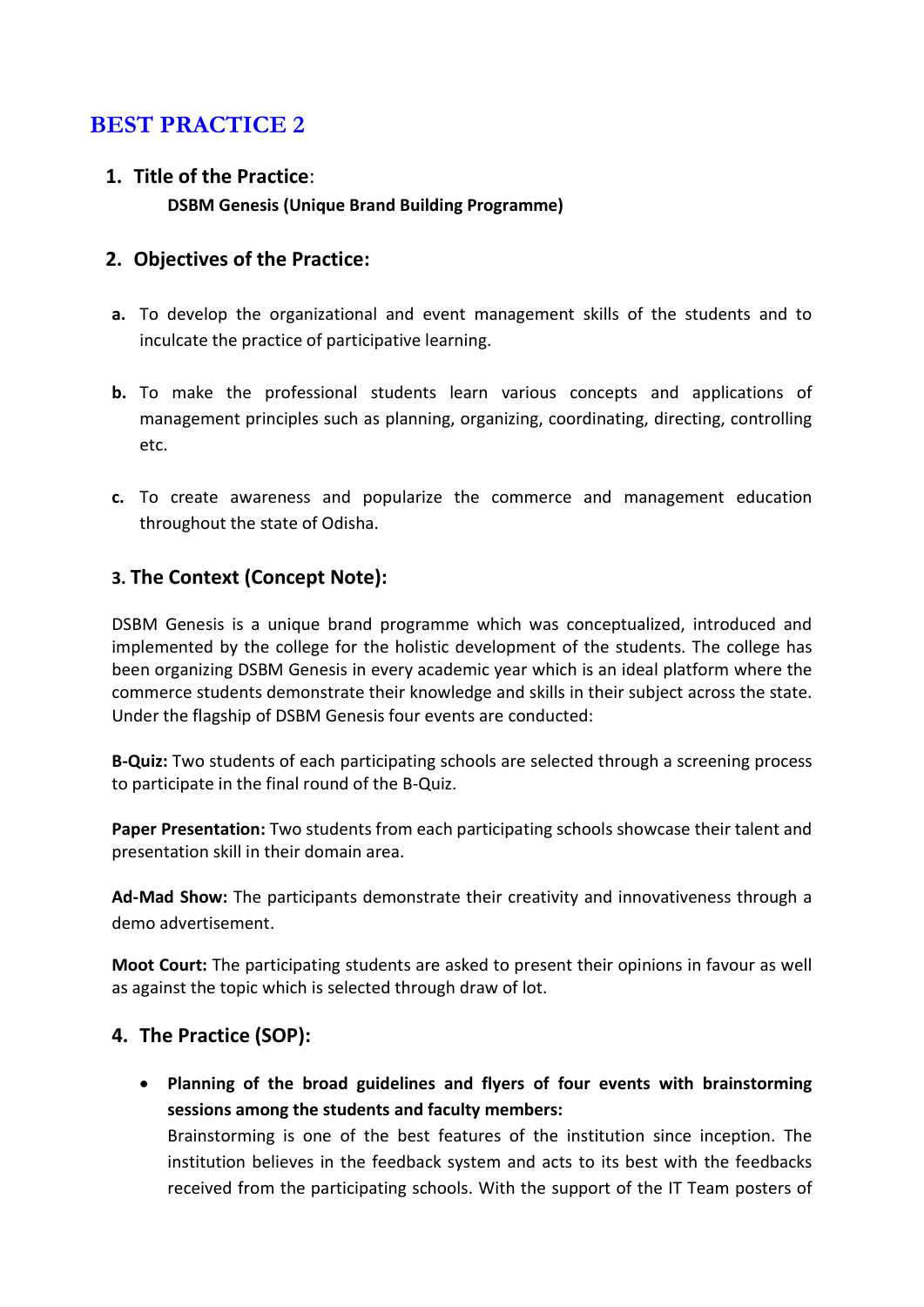various events are prepared. The rules and regulations of the events are also finalized in joint consultation with the individual event coordinators.

 Sending the proposal to all commerce senior secondary schools and junior colleges across the state:

A database of participating schools is prepared. After the preparation of the ground work, the proposals of participation in various events are sent to different schools.

 Grooming for the event management teams for conducting the screening round of quiz:

The uniqueness of DSBM Genesis is that, it is a mega event of the students, for the students and by the students. In the screening round of B-Quiz the students make a team of four students and are entrusted with the task to conduct the quiz by playing the role of Quiz Master, wherein they set questions, make power point presentation and conduct the screening round in the participating school venue under the able guidance of the faculty members.

- Coordination with the venue schools for finalization of the screening round date: The faculty mentors coordinate with the participating schools for finalizing the date and venue of the screening round. The students of the college conduct and coordinate the entire event starting from hosting, anchoring, preparing a demo video and looking after the logistics.
- Preparation of the scheduling of final events by the event coordinators: The event coordinators of each event are assigned to fix a date for the grand finale and for each event two judges are invited to select the winner,  $1<sup>st</sup>$  runner up and  $2<sup>nd</sup>$ runner up.
- Organizing the final events and prize distribution among the achievers: The final event is organized in D.A.V. School of Business Management and graced by reputed personas to witness the programme and felicitate the winners. Winners of each event are felicitated with certificates, trophies and medals.
- Publicity of the brand building programme in newspaper: In order to greet and encourage the winners the college publishes the news of Genesis Grand Finale in various newspapers such as The Pioneer, The Samaja, The Sambad, The Prameya etc.